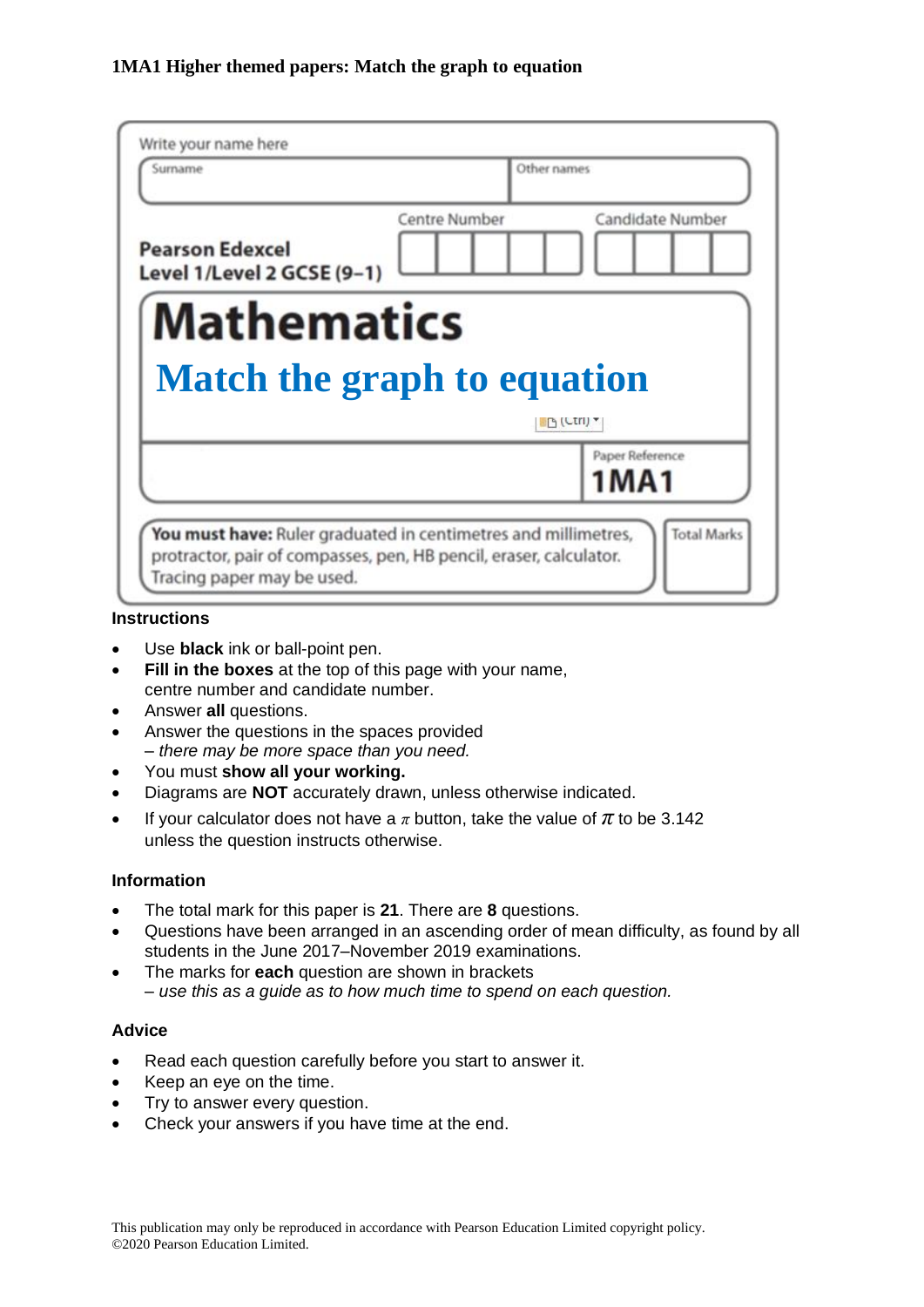**1 12**



The graphs of *y* against *x* represent four different types of proportionality. The graphs of *y* against *<sup>x</sup>* represen<sup>t</sup> four different types of proportionality.

| Match each type of proportionality in the table to the correct graph. |  |
|-----------------------------------------------------------------------|--|
|                                                                       |  |

| <b>Type of</b><br>proportionality | <b>Graph letter</b> |
|-----------------------------------|---------------------|
| $y \cup x$                        |                     |
| $y \mu x^2$                       |                     |
| $y \cup \sqrt{x}$                 |                     |
| $y \cup \frac{1}{x}$              |                     |

**\_\_\_\_\_\_\_\_\_\_\_\_\_\_\_\_\_\_\_\_\_\_\_\_\_\_\_\_\_\_\_\_\_\_\_\_\_\_\_\_\_\_\_\_\_\_\_\_\_\_\_\_\_\_\_\_\_\_\_\_\_\_\_\_\_\_\_\_\_\_\_\_\_\_\_**

(**Total for Question 1 is 2 marks)**

**(Total for Question 12 is 2 marks)**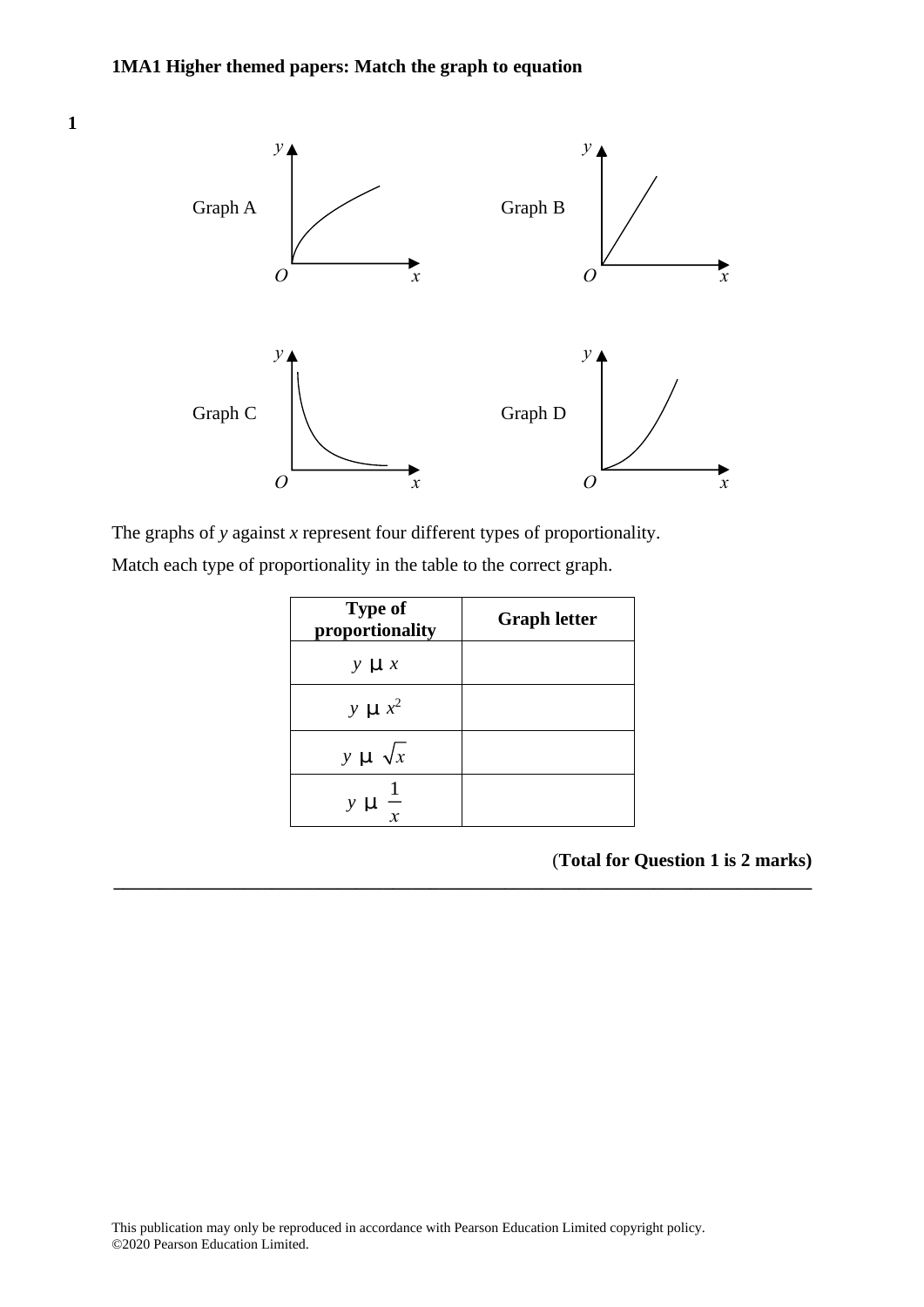## **1MA1 Higher themed papers: Match the graph to equation**

**2** Here are some graphs. **14** Here are some graphs.



In the table below, match each equation with the letter of its graph. In the table below, match each equation with the letter of its graph.

| <b>Equation</b> | Graph |
|-----------------|-------|
| $y = \sin x$    |       |
| $y = x^3 + 4x$  |       |
| $y = 2^x$       |       |
| $\frac{1}{x}$   |       |

**\_\_\_\_\_\_\_\_\_\_\_\_\_\_\_\_\_\_\_\_\_\_\_\_\_\_\_\_\_\_\_\_\_\_\_\_\_\_\_\_\_\_\_\_\_\_\_\_\_\_\_\_\_\_\_\_\_\_\_\_\_\_\_\_\_\_\_\_\_\_\_\_\_\_\_**

#### **(Total for Question 2 is 3 marks) (Total for Question 14 is 3 marks)**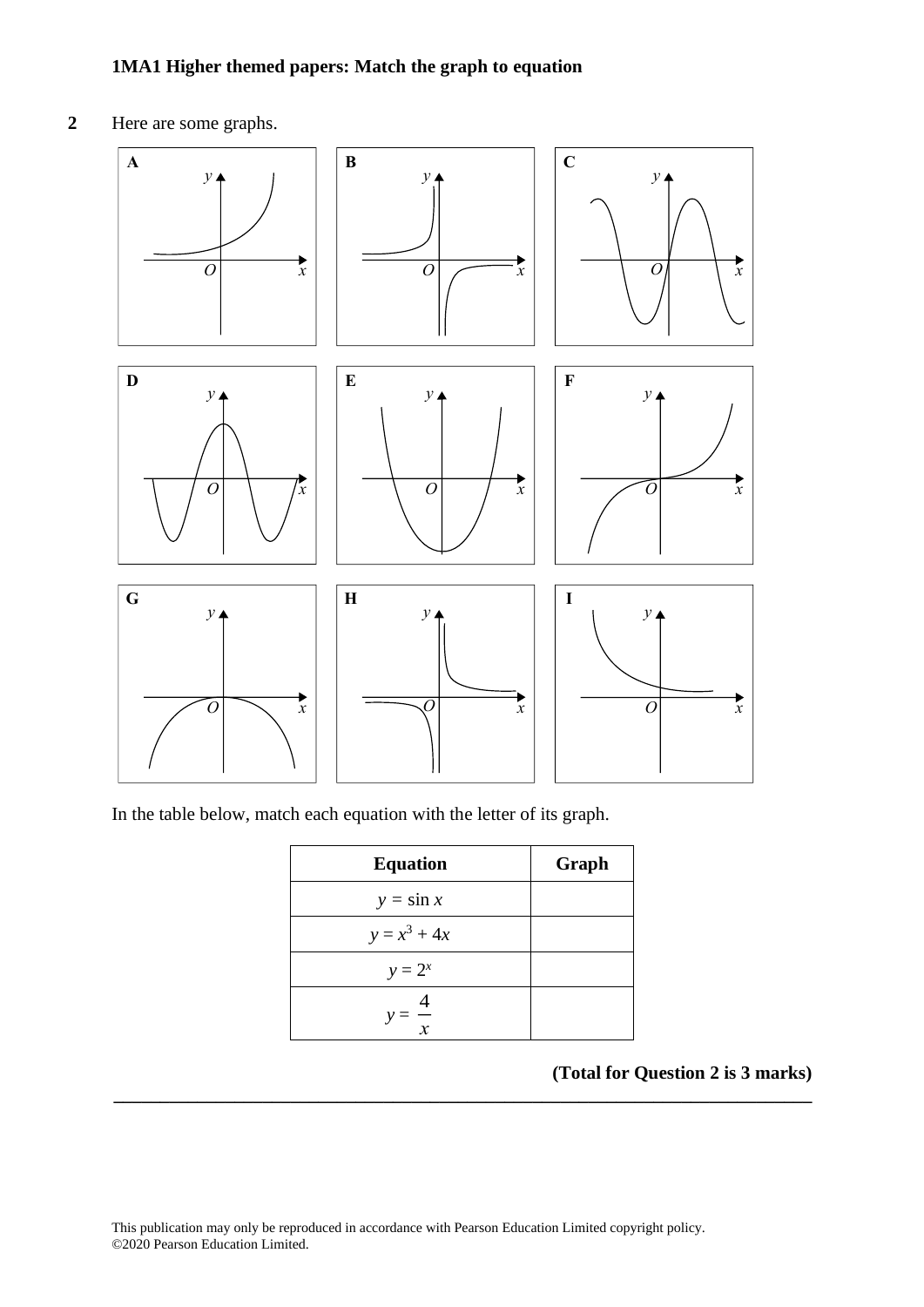**3** Here are four graphs.



The graphs represent four different types of function f.

Match each description of the function in the table to the letter of its graph.

| <b>Description of function</b>                | Graph |
|-----------------------------------------------|-------|
| $f(x)$ is inversely proportional to x         |       |
| $f(x)$ is a trigonometrical function          |       |
| $f(x)$ is an exponential function             |       |
| $f(x)$ is directly proportional to $\sqrt{x}$ |       |

**\_\_\_\_\_\_\_\_\_\_\_\_\_\_\_\_\_\_\_\_\_\_\_\_\_\_\_\_\_\_\_\_\_\_\_\_\_\_\_\_\_\_\_\_\_\_\_\_\_\_\_\_\_\_\_\_\_\_\_\_\_\_\_\_\_\_\_\_\_\_\_\_\_\_\_**

# **(Total for Question 3 is 2 marks)**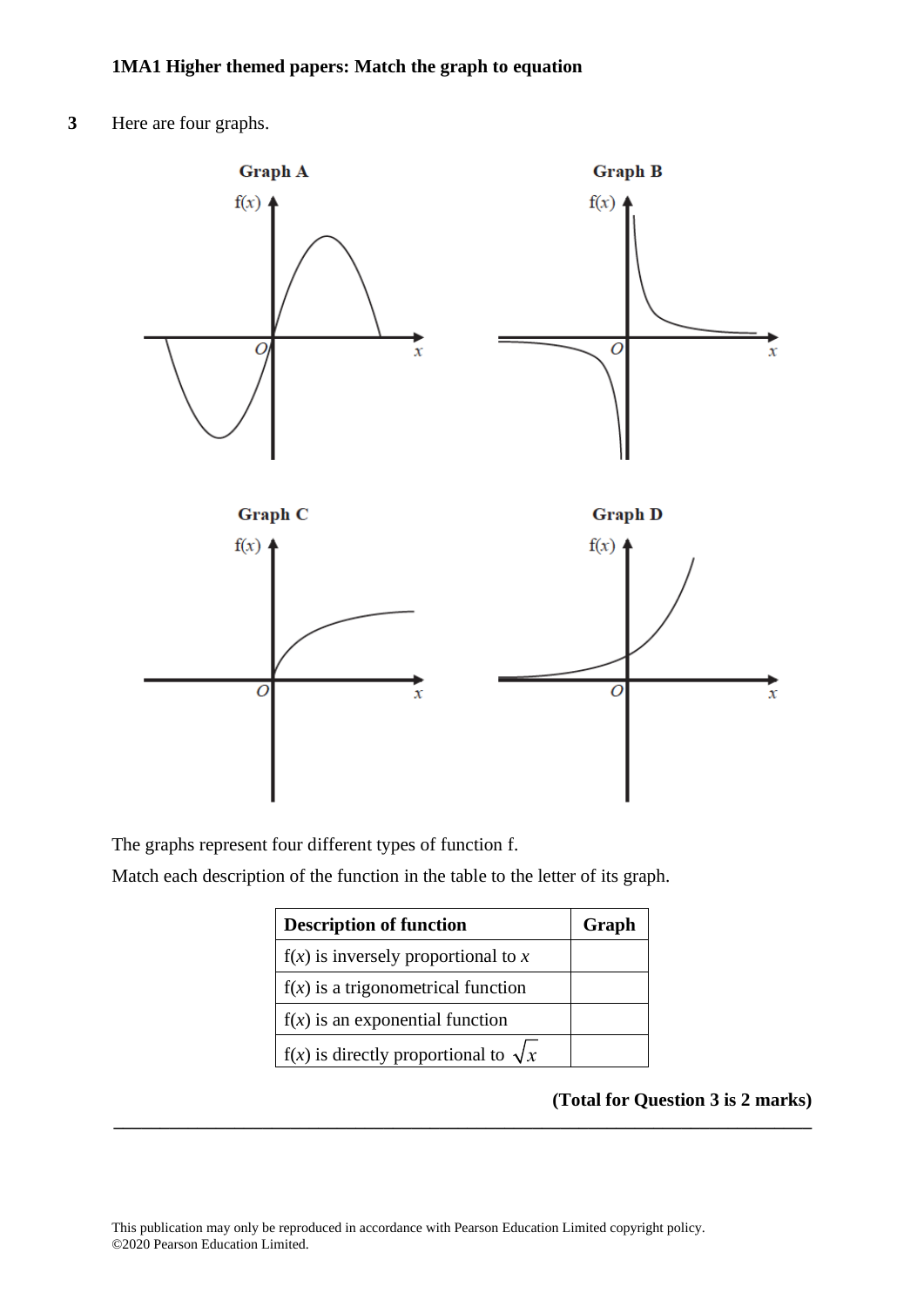**4** Here are six graphs.

(*b*)  $y = \frac{1}{x}$ 

*x*



Write down the letter of the graph that could have the equation (*a*)  $y = x^3$ 

....................................................... **(1)**

....................................................... **(1) (Total for Question 4 is 2 marks)**

**\_\_\_\_\_\_\_\_\_\_\_\_\_\_\_\_\_\_\_\_\_\_\_\_\_\_\_\_\_\_\_\_\_\_\_\_\_\_\_\_\_\_\_\_\_\_\_\_\_\_\_\_\_\_\_\_\_\_\_\_\_\_\_\_\_\_\_\_\_\_\_\_\_\_\_**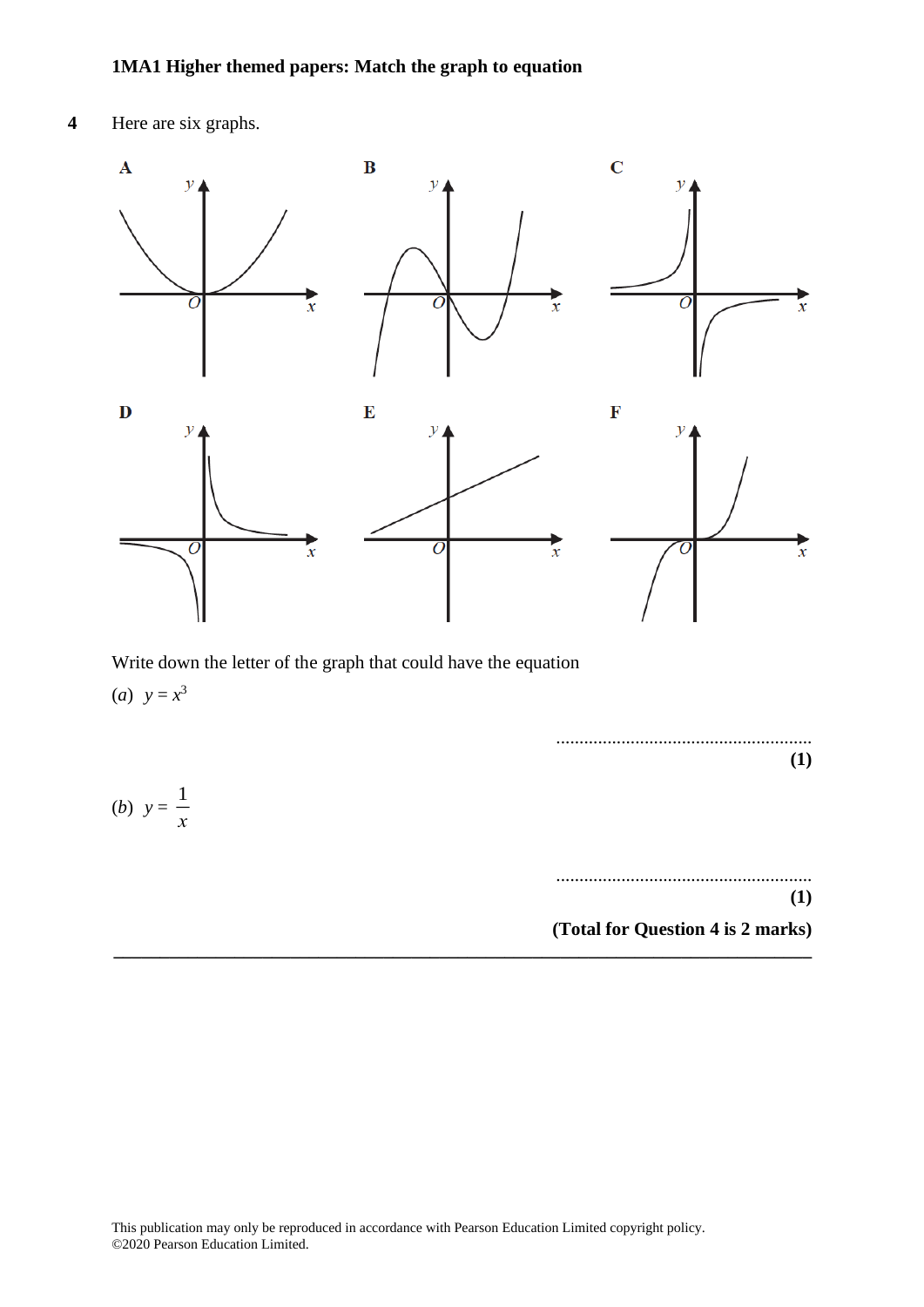# **1MA1 Higher themed papers: Match the graph to equation**



Write down the letter of the graph that could have the equation

(i)  $y = 2^x$ 

(ii)  $y = x^3 - 3x$ 

.......................................................

.......................................................

**(Total for Question 5 is 2 marks)**

**\_\_\_\_\_\_\_\_\_\_\_\_\_\_\_\_\_\_\_\_\_\_\_\_\_\_\_\_\_\_\_\_\_\_\_\_\_\_\_\_\_\_\_\_\_\_\_\_\_\_\_\_\_\_\_\_\_\_\_\_\_\_\_\_\_\_\_\_\_\_\_\_\_\_\_**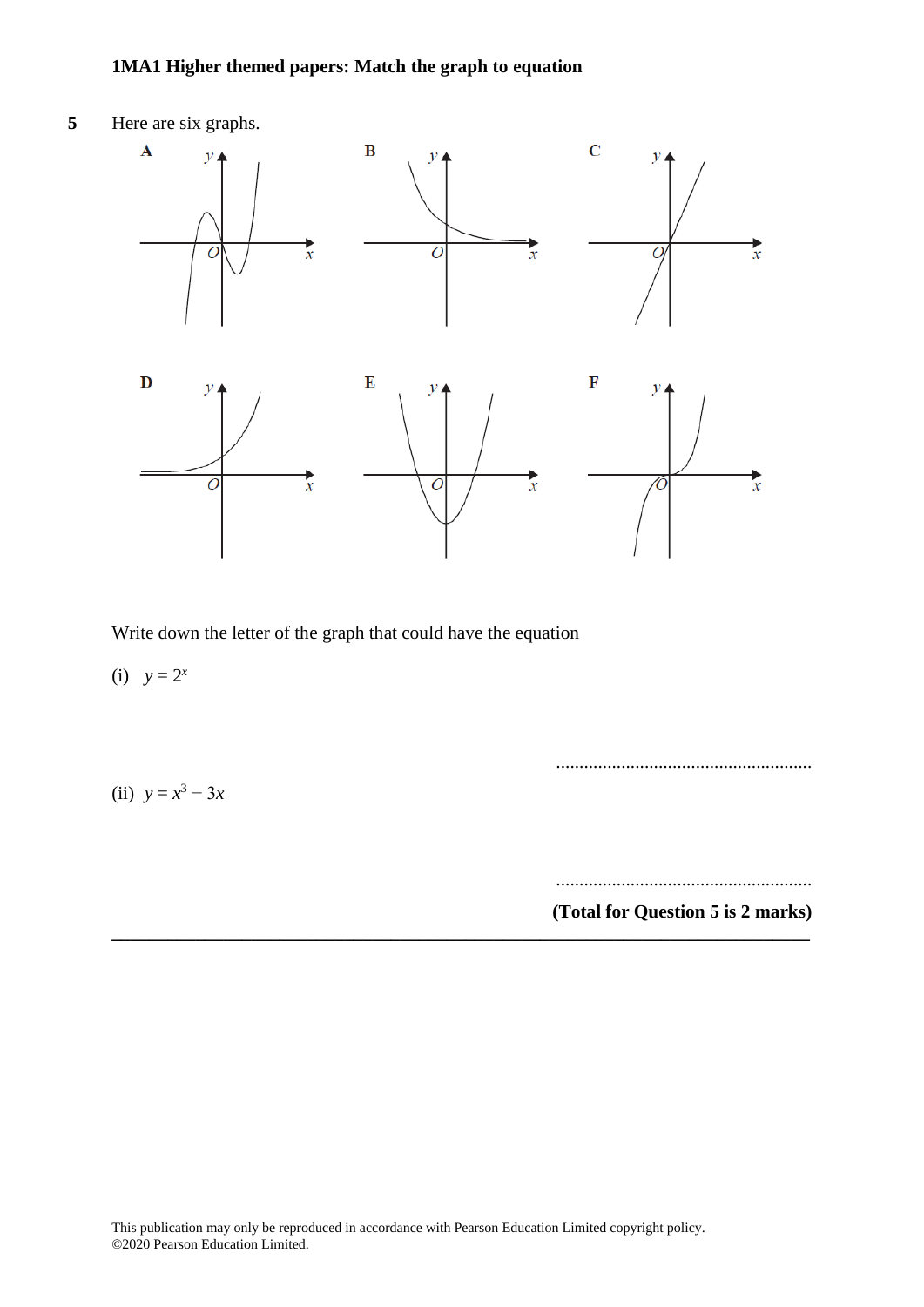**6** Here are five graphs. Each graph shows either direct proportion or inverse proportion.



The table shows five equations. The table shows five equations.

| <b>Equation</b>   | Graph |
|-------------------|-------|
| $y = kx^3$        |       |
| $y = k\sqrt{x}$   |       |
| $y = kx^2$        |       |
| $y = \frac{k}{x}$ |       |
| $y = kx$          |       |

**\_\_\_\_\_\_\_\_\_\_\_\_\_\_\_\_\_\_\_\_\_\_\_\_\_\_\_\_\_\_\_\_\_\_\_\_\_\_\_\_\_\_\_\_\_\_\_\_\_\_\_\_\_\_\_\_\_\_\_\_\_\_\_\_\_\_\_\_\_\_\_\_\_\_\_**

Match the letter of each graph to its equation.

**(Total for Question 6 is 3 marks) 13** \*S57494A01324\* *Turn over*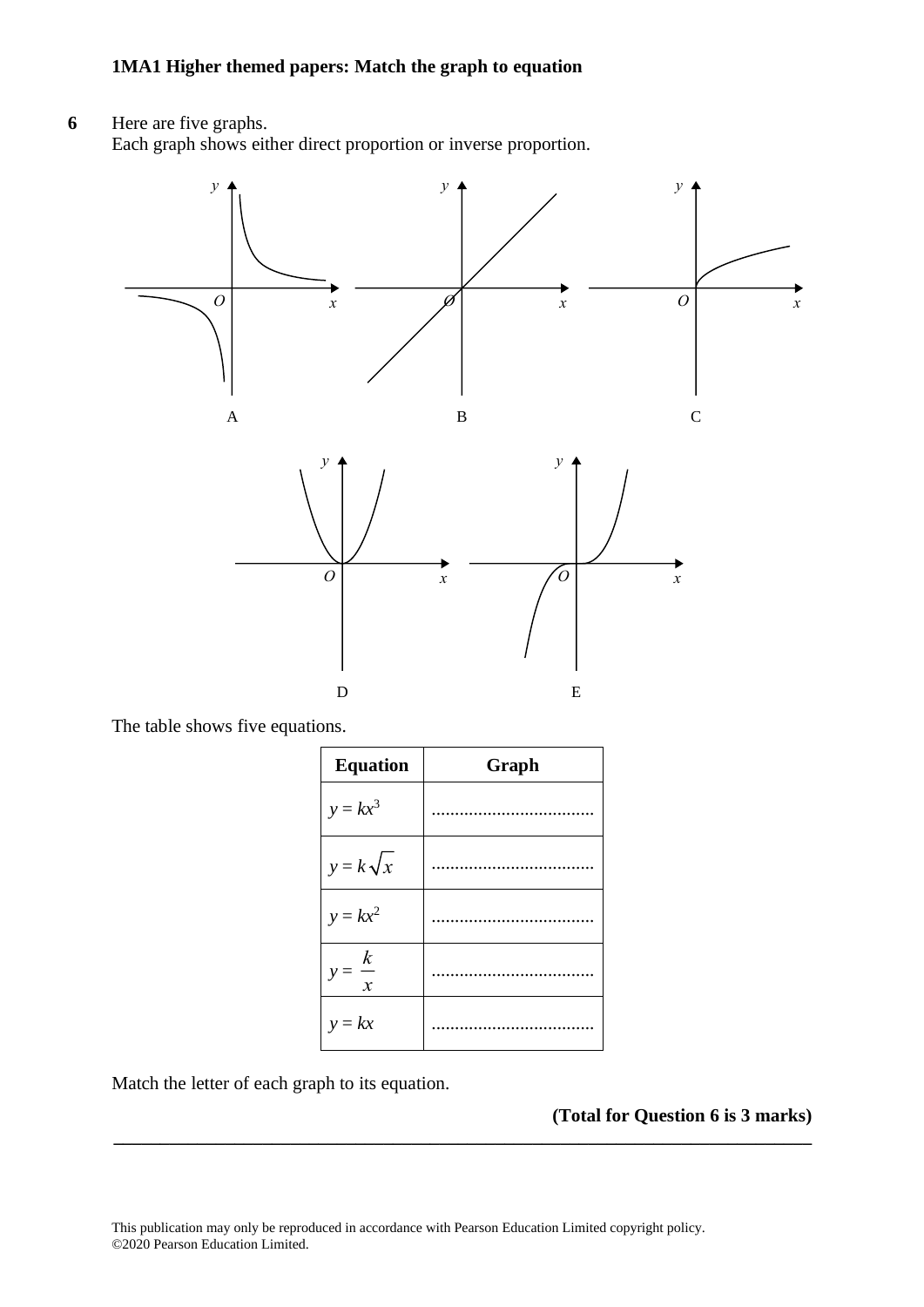**7** Here are seven graphs.



Complete the table below with the letter of the graph that could represent each given equation.

| <b>Equation</b>      | Graph |
|----------------------|-------|
| $y = 3^x$            |       |
| $y = \tan x^{\circ}$ |       |
| $y = x^3 + x^2 + 2$  |       |
| $=\frac{3}{x}$       |       |

**\_\_\_\_\_\_\_\_\_\_\_\_\_\_\_\_\_\_\_\_\_\_\_\_\_\_\_\_\_\_\_\_\_\_\_\_\_\_\_\_\_\_\_\_\_\_\_\_\_\_\_\_\_\_\_\_\_\_\_\_\_\_\_\_\_\_\_\_\_\_\_\_\_\_\_**

**(3)**

**(Total for Question 7 is 6 marks)**